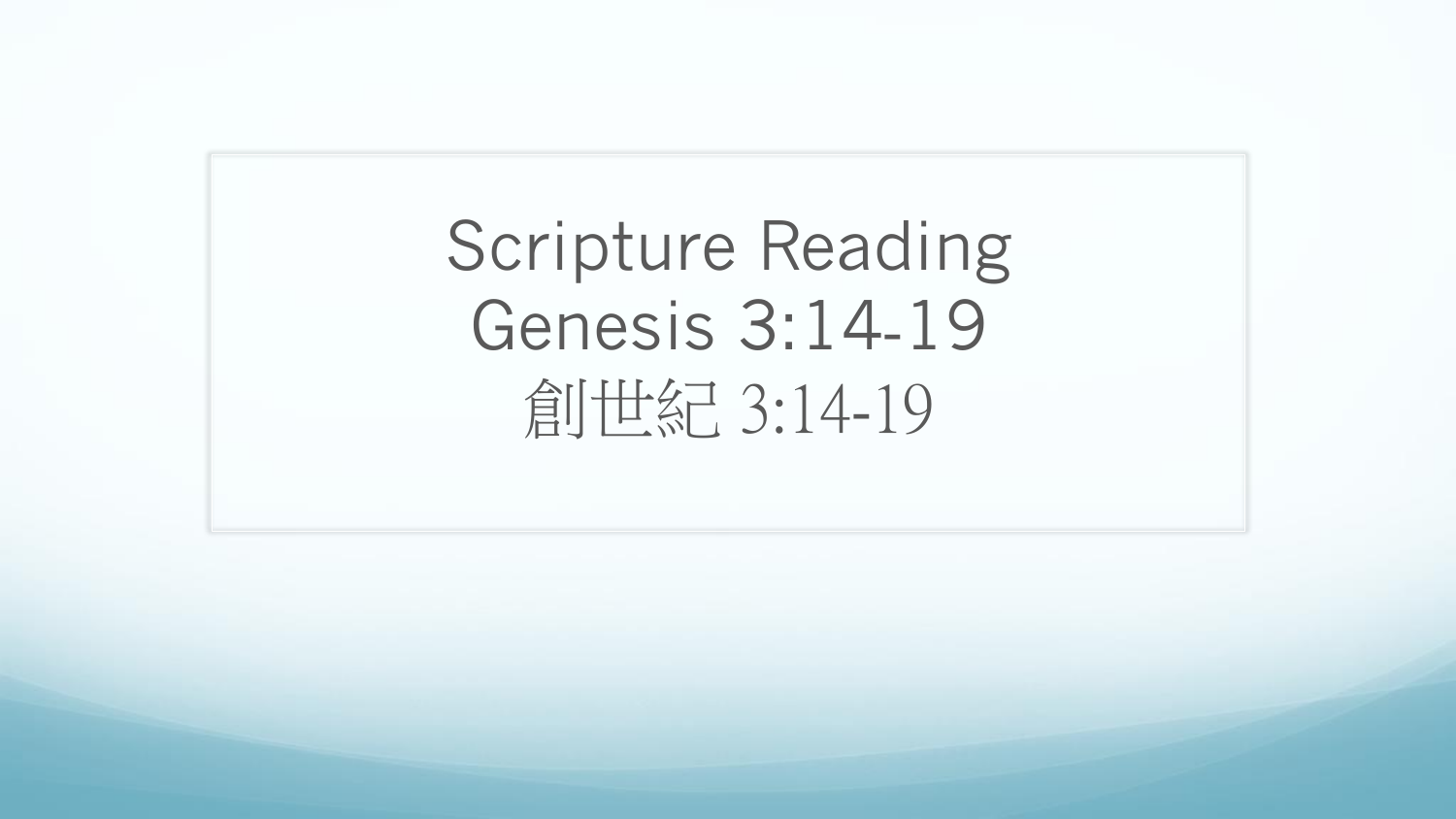14 The Lord God said to the serpent, "Because you have done this, cursed are you above all livestock and above all beasts of the field; on your belly you shall go, and dust you shall eat all the days of your life.

<sup>14</sup> 耶和華神對蛇說:「你既做了這事,就必 受咒詛,比一切的牲畜野獸更甚!你必用肚 子行走,終身吃土。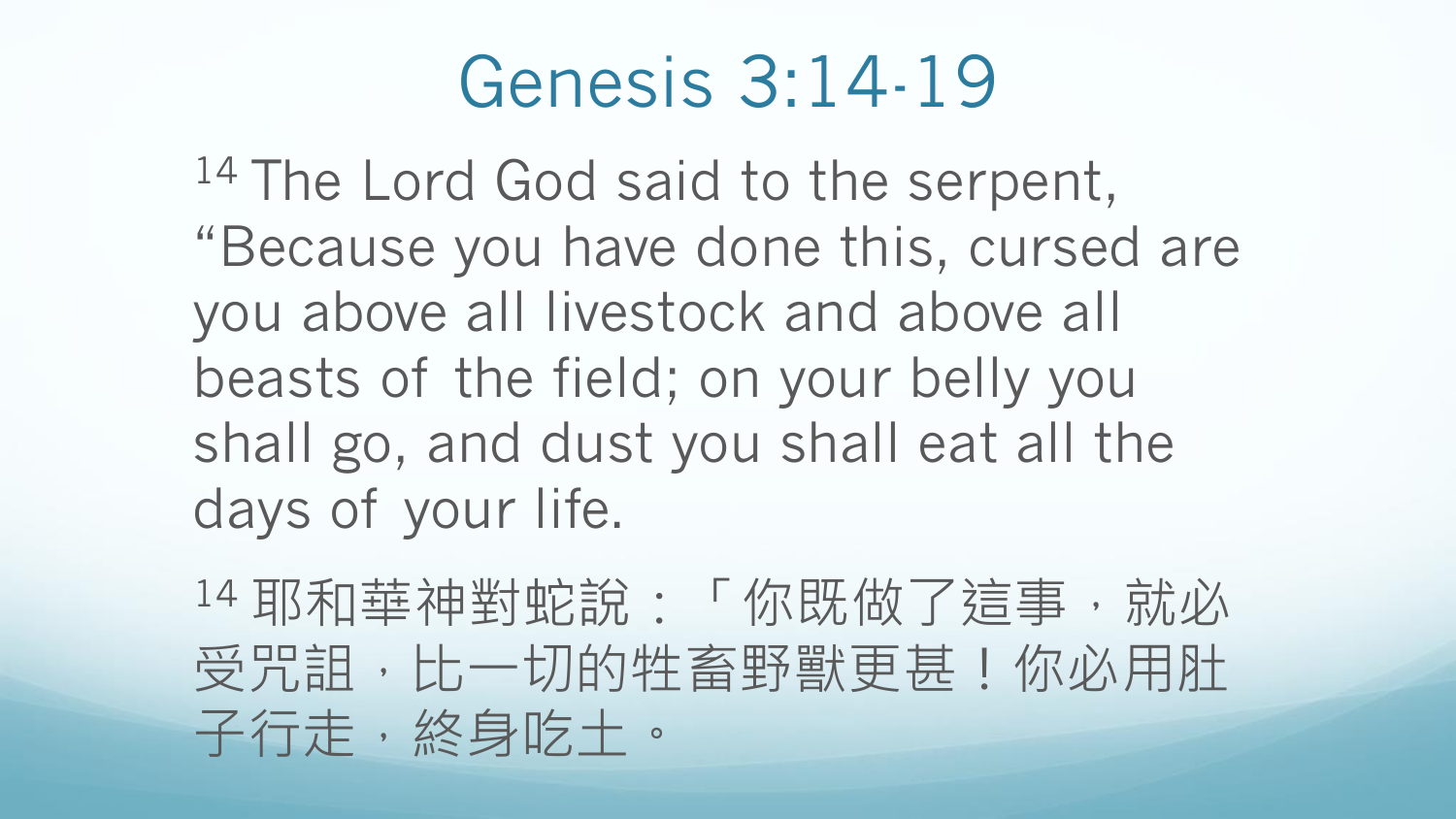<sup>15</sup> I will put enmity between you and the woman, and between your offspring and her offspring; he shall bruise your head, and you will bruise his heel."

15 我又要叫你和女人彼此為仇,你的後裔和 女人的後裔也彼此為仇,女人的後裔要傷你 的頭,你要傷他的腳跟。」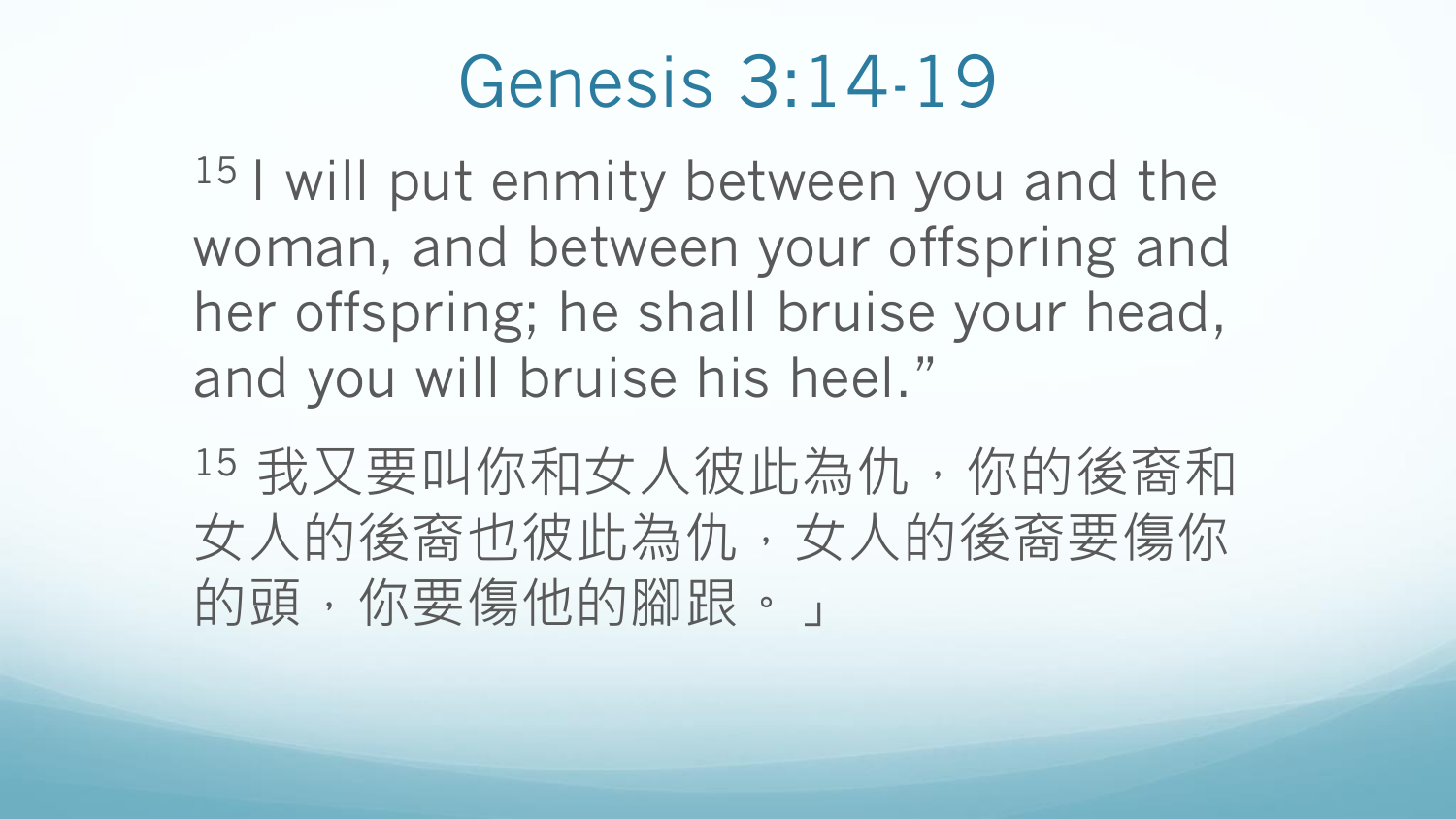16 To the woman he said, "I surely multiply your pains in childbearing; in pain you shall bring forth children. Your desire shall be contrary to your husband, and he will rule over you."

<sup>16</sup> 又對女人說:「我必多多加增你懷胎的苦 楚,你生產兒女必多受苦楚。你必戀慕你丈 夫,你丈夫必管轄你。」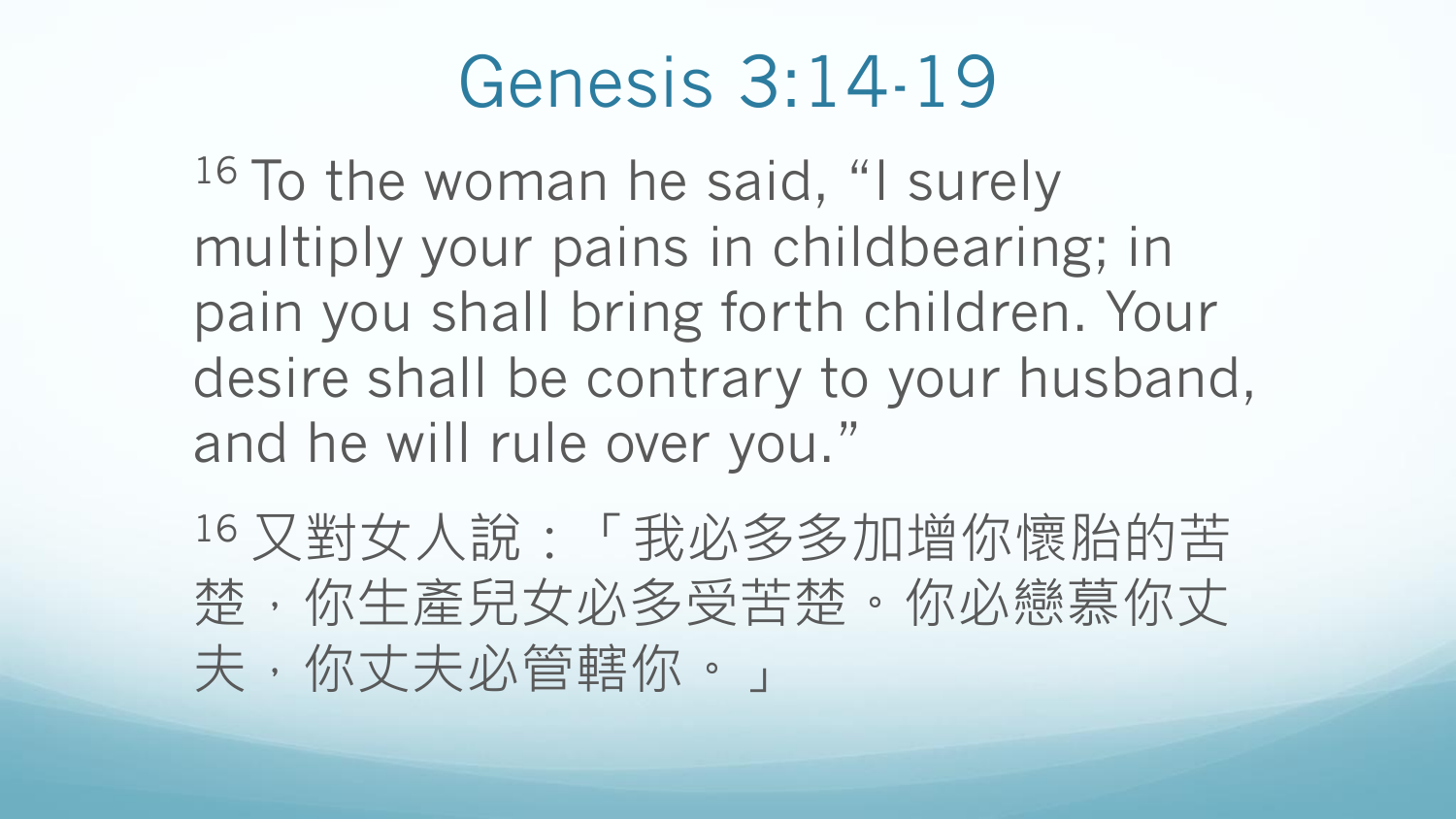<sup>17</sup> To Adam he said, "Because you have listened to your wife and have eaten of the tree of which I commanded you, 'You shall not eat of it,' cursed is the ground because of you; in pain you shall eat of it all the days of your life;

<sup>17</sup> 又對亞當說:「你既聽從妻子的話, 吃了我所吩咐你不可吃的那樹上的果子, 地必為你的緣故受咒詛,你必終身勞苦, 才能從地裡得吃的。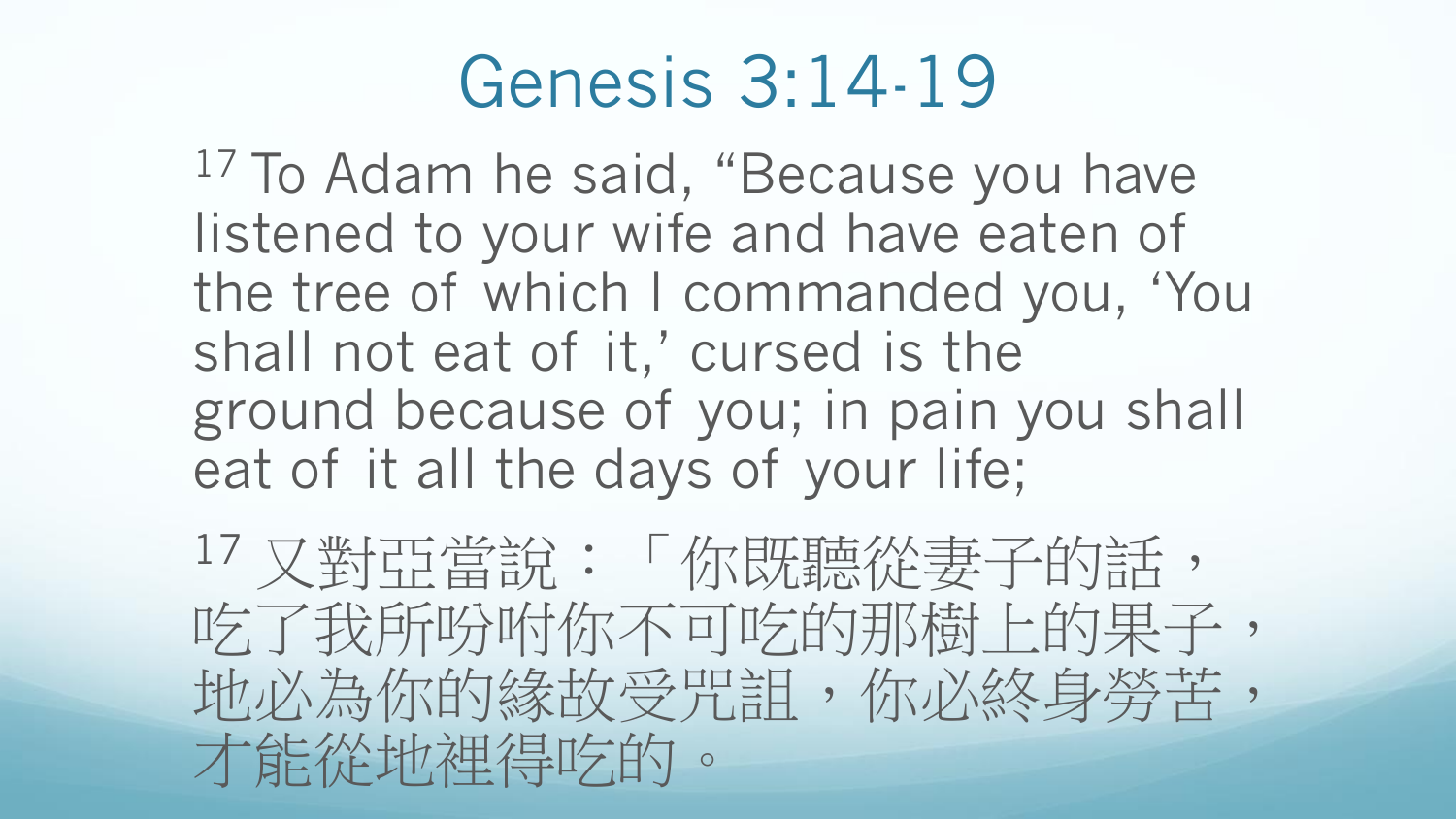18 thorns and thistles it shall bring forth for you; and you shall eat the plants of the field. <sup>19</sup> By the sweat of your face you shall eat bread, till you return to the ground, for out of it you were taken; for you are dust and to dust you shall return."

<sup>18</sup> 地必給你長出荊棘和蒺藜來,你也要 吃田間的菜蔬。 <sup>19</sup> 你必汗流滿面才得糊 口,直到你歸了土,因為你是從土而出 的。你本是塵土,仍要歸於塵土。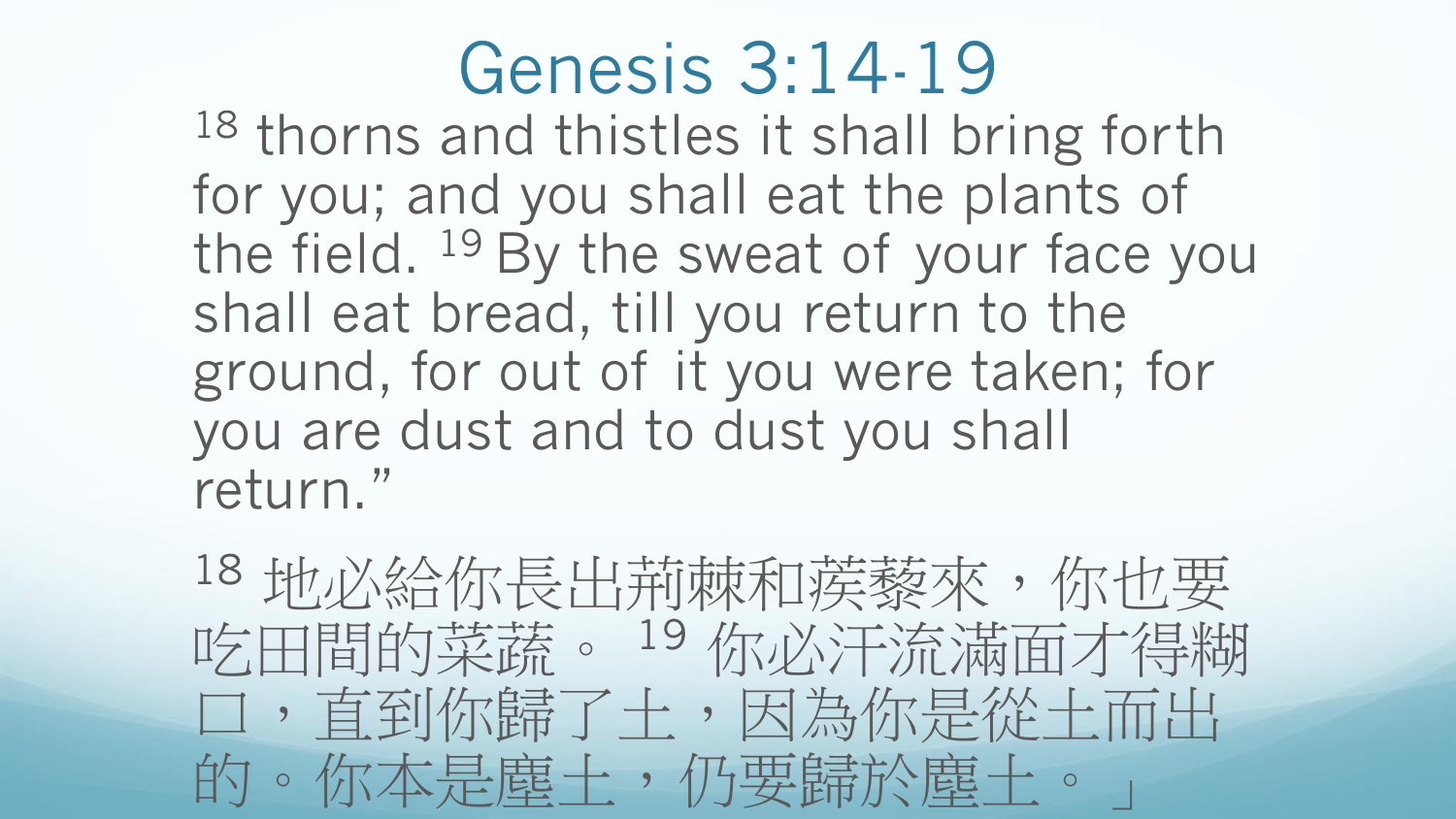# The First Christmas Message 第一個聖誕節信息

Genesis 3:15 創世紀 3:15